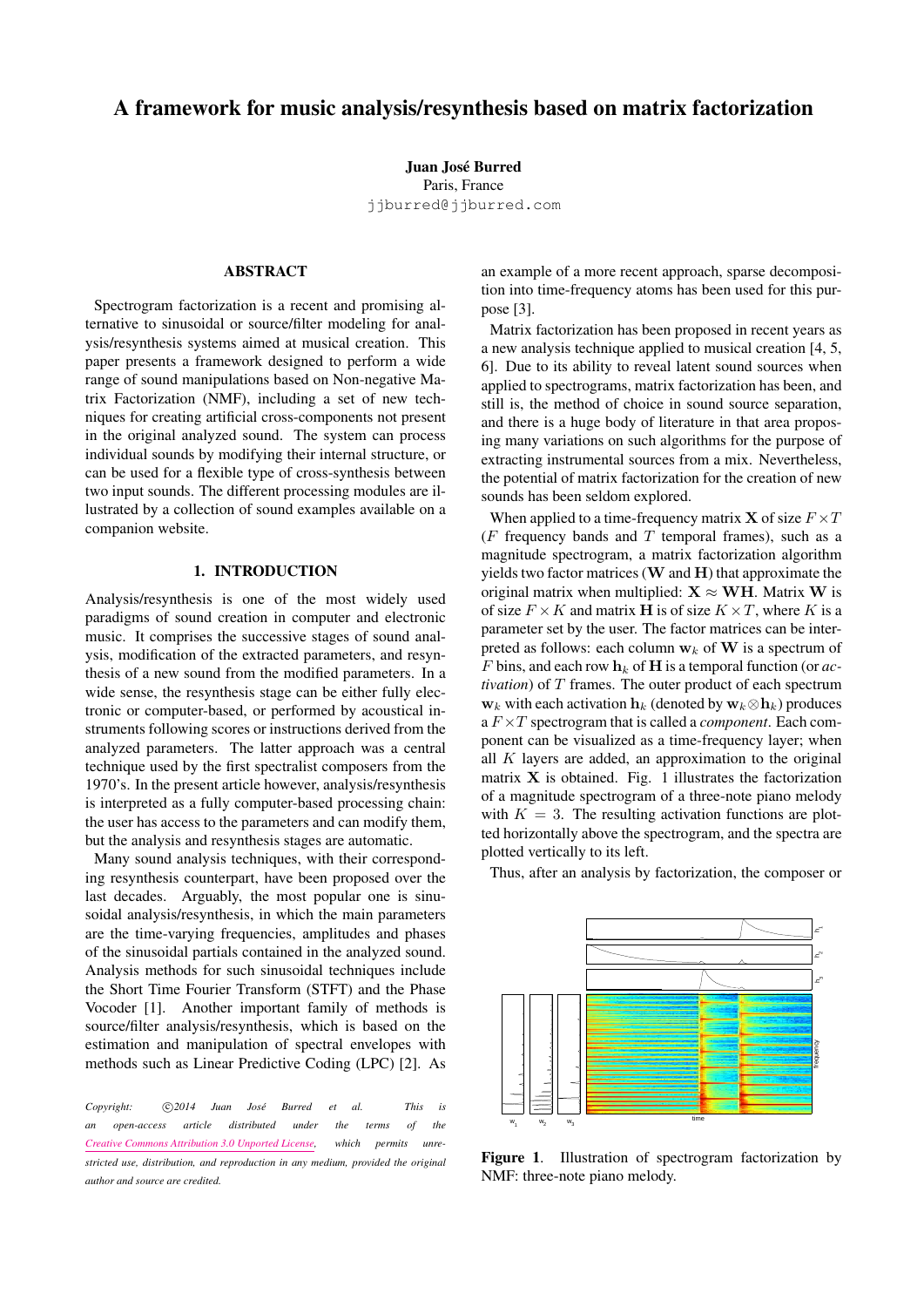sound designer has at his disposal a collection of  $K$  spectra and  $K$  activations, or alternatively a set of  $K$  components obtained by multiplying pairs of spectra and activations. The value of  $K$  and the spectra and activations are the parameters that can be modified for resynthesis purposes. This contrasts with sinusoidal analysis/resynthesis, where the elements are individual sinusoids, instead of full spectra, and the number of parameters to manipulate is usually much higher. Also, when compared to source/filter methods, factorization approaches have the ability to process internal sound components individually, instead of processing global features that act on the whole sound, such as spectral envelopes. Depending on the used algorithm and on the selected number of components  $K$ , the factorization components can correspond to individual resonances, transients, salient events or notes. The manipulation by the user of such sub-events is thus a potentially powerful new method of sound creation.

In their 2011 paper [\[4\]](#page-5-3), Topel and Casey review several compositions based on matrix factorization, in particular based on Probabilistic Latent Component Analysis (PLCA). The works cited therein exploit different techniques, from manual arrangement and instrumentation based on the extracted parameters (in the spirit of spectralism) to automatic matching of live sounds to PLCA components based on a similarity measure. Sarver and Klapuri [\[5\]](#page-5-4) propose the use of Non-Negative Matrix Factorization (NMF) for sound effects processing. The number and weights of each of the components are controlled to generate timbre modifications and compression and distortion effects.

Most of the cited approaches work by performing modifications at the component level: each spectrum  $w_k$  remains coupled with its corresponding activation  $h_k$  with the same index  $k$ . This is necessary if the final sound needs to be a close approximation to the input, and is thus essential in source separation or effects processing. For the purposes of sound synthesis however, it is possible to go one step further and decouple the spectra from their corresponding activations: by multiplying pairs of  $w_i$  and  $h_j$  such that  $i \neq j$ , new sounds are created that were not present in the original sound. These can be called *cross-components*. Such an approach was used in a previous work by this author [\[6\]](#page-5-5), where automatic cross-synthesis based on NMF was proposed. In it, activations from a source sound are combined with spectra from a target sound, creating a hybrid sound where the temporal structure is provided by the source, and the timbre by the target.

In the present work, that idea is further explored, and the system has been extended with several new methods for automatic factorization-based sound creation and modification. The principle of automatic cross-component resynthesis has been extended from cross-synthesis of two sounds to the processing of single sounds, and thus the system has been generalized from a cross-synthesis framework to a full analysis/resynthesis framework. More flexibility has been added by introducing the possibility of automatic selection of spectra or activations based on objective features. Furthermore, the sound quality has been significantly improved by using a resynthesis stage based on Wiener filtering. All operations will be illustrated by sev-eral sound examples available online<sup>[1](#page-1-0)</sup>.

The ultimate goal of this line of research is to develop a comprehensive analysis/synthesis software framework that will allow composers and sound designers to exploit the many possibilities of factorization-based processing, including manual or automatic component-based, crosscomponent and cross-synthesis processing.

The two main sections of the paper concern the two main synthesis modes implemented: Sect. [3](#page-2-0) details several new modules to perform cross-component synthesis from an individual input sound. Sect. [4](#page-3-0) briefly summarizes the cross-synthesis system previously introduced in [\[6\]](#page-5-5), and introduces its new extensions, including the new activation mapping module and constrained cross-synthesis. Finally, Sect. [5](#page-4-0) briefly discusses the new resynthesis module.

## 2. ANALYSIS STAGE

The first processing step for each input sound  $s(n)$  is the extraction of its magnitude spectrogram matrix as the absolute value of its STFT:  $X = |SIFT\{s(n)\}|$ . The system accepts stereo or multichannel signals, but handles them by processing each channel separately, so notation denoting multiple channels can be ignored. The spectrogram is subjected to NMF, which requires that all elements on the input and output matrices have to be zero or positive. NMF is an iterative algorithm implemented as an optimization that minimizes the reconstruction error, given by the sum of an element-wise distance measure between observation X and approximation WH:

$$
D = \sum_{f=1}^{F} \sum_{t=1}^{T} d(\mathbf{X}_{(t,f)}, \mathbf{W} \mathbf{H}_{(t,f)}).
$$
 (1)

Different NMF algorithms exist, depending on the choice of distance measure. Three possible choices were implemented and tested: the Frobenius norm (used in [\[6\]](#page-5-5)), the Kullback-Leibler (KL) divergence [\[7\]](#page-5-6) and the Itakura-Saito (IS) divergence [\[8\]](#page-5-7). After some informal listening, best-sounding results were obtained by the KL divergence, given by

$$
d_{KL}(x,y) = x \log \frac{x}{y} - x + y,\tag{2}
$$

which was henceforth used<sup>[2](#page-1-1)</sup>. The use of the KL divergence as error measure leads to a set of simple multiplicative update rules, first derived by Lee and Seung in their 2001 paper [\[7\]](#page-5-6).

The crucial parameter at the analysis stage is the number of components  $K$ , since it determines the level of detail of the components. It is the single parameter having the most important timbral consequences on the result. Several guidelines on how to choose  $K$  depending on the desired results are given on the previous work [\[6\]](#page-5-5).

<span id="page-1-1"></span><span id="page-1-0"></span><sup>1</sup> <http://jjburred.com/research/icmc2014>

<sup>&</sup>lt;sup>2</sup> A more formal analysis and listening tests would be needed for a definitive choice.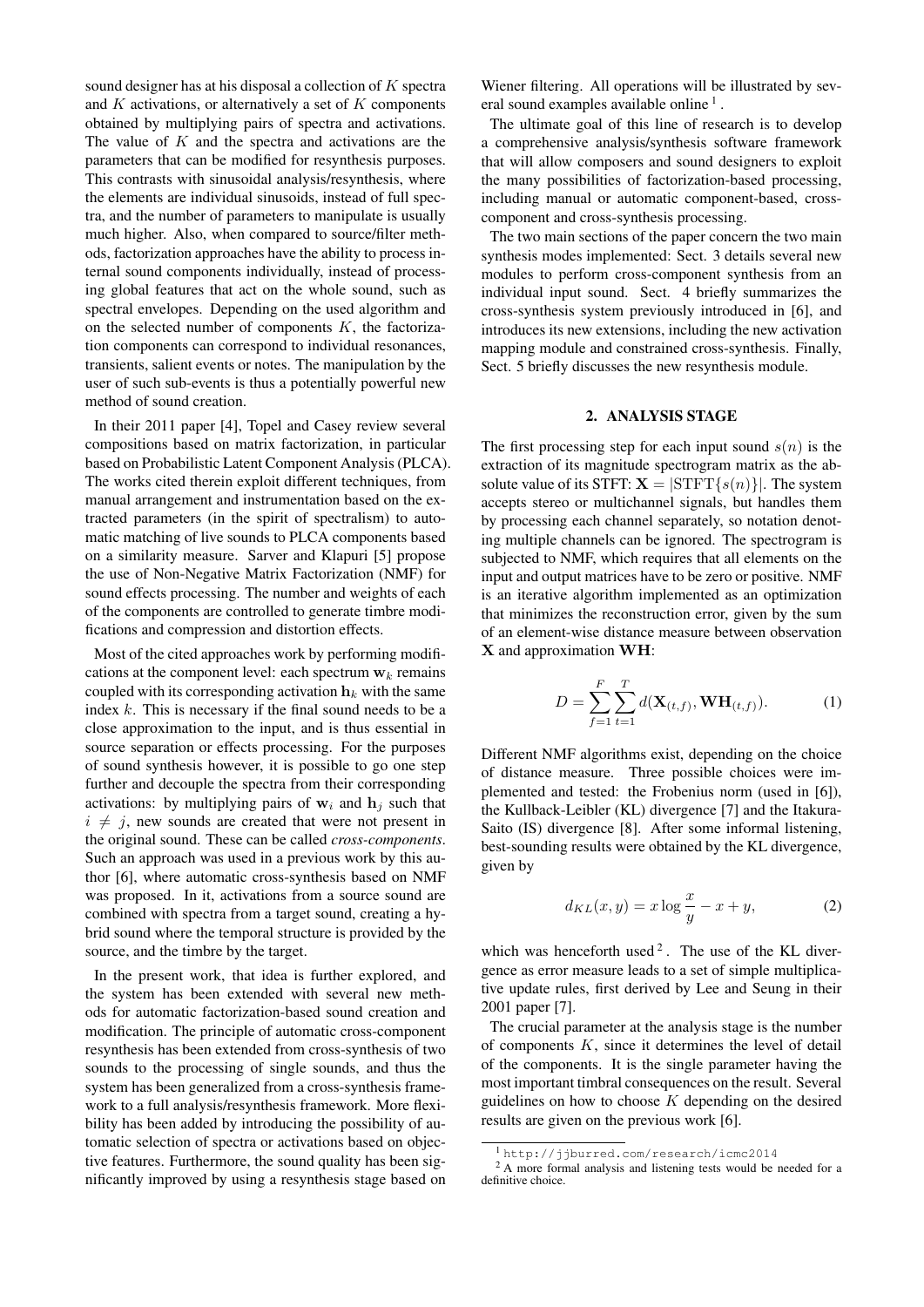

<span id="page-2-7"></span><span id="page-2-1"></span>Figure 2. Conceptual overview of single-sound factorization-based operations. Vertically plotted curves are spectra, horizontally plotted curves are temporal activations. The numbers are the original component indices after NMF. Green arrows correspond to components, red arrows to cross-components.

# <span id="page-2-0"></span>3. CROSS-COMPONENT PROCESSING OF INDIVIDUAL SOUNDS

After factorization by NMF, the sound is decomposed into a set of K spectra (or *spectral bases*) and K temporal activation functions. A distinction will be made between *components* and *cross-components*:

$$
Components: \quad \mathbf{C}_k = \mathbf{w}_k \otimes \mathbf{h}_k,\tag{3}
$$

Cross – components: 
$$
\mathbf{C}_{ij} = \mathbf{w}_i \otimes \mathbf{h}_j
$$
,  $i \neq j$  (4)

That is, components are obtained by multiplying spectra and activations of the same index, and are actual subentities of the original sounds. Cross-components, in contrast, are new sounds not present in the original input, created by artificially combining spectra and activations of different indexes. There are  $K$  possible components and  $K^2 - K$  possible cross-components (it should be noted that  $\mathbf{C}_{ij} \neq \mathbf{C}_{ji}$ ).

Source separation and NMF-based effects processing as proposed in [\[5\]](#page-5-4) both work by processing or filtering out components. Here, the focus is on cross-components, and three possible operations based on them are proposed in the following subsections: *scramble*, *rank*, and *constrained scramble*.

## 3.1 Scramble

The simplest way to obtain an output sound consisting entirely of cross-components is to do a "scramble" (random permutation) of either the spectra or activation indices before multiplication, keeping the other index set unchanged (in other words, the multiplication pairs are randomly chosen). This forces each and every spectra to be multiplied by an originally unrelated activation (see Fig. [2\(b\)\)](#page-2-1). The main drawback of such an operation is obviously the lack of control and unpredictability of results (beyond the ability to control the decomposition level  $K$ ).

<span id="page-2-5"></span><span id="page-2-3"></span>The audible results of scrambling could perhaps be described as follows: the overall, *external* timbre and temporal discourse of the original sound are both recognizable, but the *internal* pitch (harmonic, resonance) contents is completely different.

The best is to illustrate this with some example sounds, available on the previously cited webpage. In the first example (Sound 1), the first few measures of Wagner's "Tristan und Isolde" are factorized into  $K = 20$  components, and subsequently scrambled. In the resulting sound, it is possible to hear timbral elements from the original, arranged in such a way that the dynamic evolution is maintained (note the emphasis on the main chord). In the second example (Sound 2), an excerpt of the German Requiem by Brahms, the dynamic evolution is flatter and the texture is highly homophonic. The resulting sound keeps the timbral and texture contents, but completely alters the harmony.

## <span id="page-2-6"></span>3.2 Rank

A way of introducing some degree of control to automatic cross-component processing is to independently sort the spectra and activations following objective measures. It should be noted that NMF and other factorization algorithms suffer from the *permutation problem*: the ordering of the components is random  $3$ , thus the value of the individual ks has no physical interpretation whatsoever.

Here, it was chosen to rank the spectra by brightness, measured by the spectral centroid:

<span id="page-2-4"></span>
$$
SC_k = \frac{\sum_{n=1}^{F} f(n) \mathbf{w}_k(n)}{\sum_{n=1}^{F} \mathbf{w}_k(n)},
$$
\n(5)

<span id="page-2-2"></span> $3$  The random ordering of the components (indices  $k$ ) produced by the permutation problem should not be confused with the random coupling between spectra and activations introduced by the scramble operation.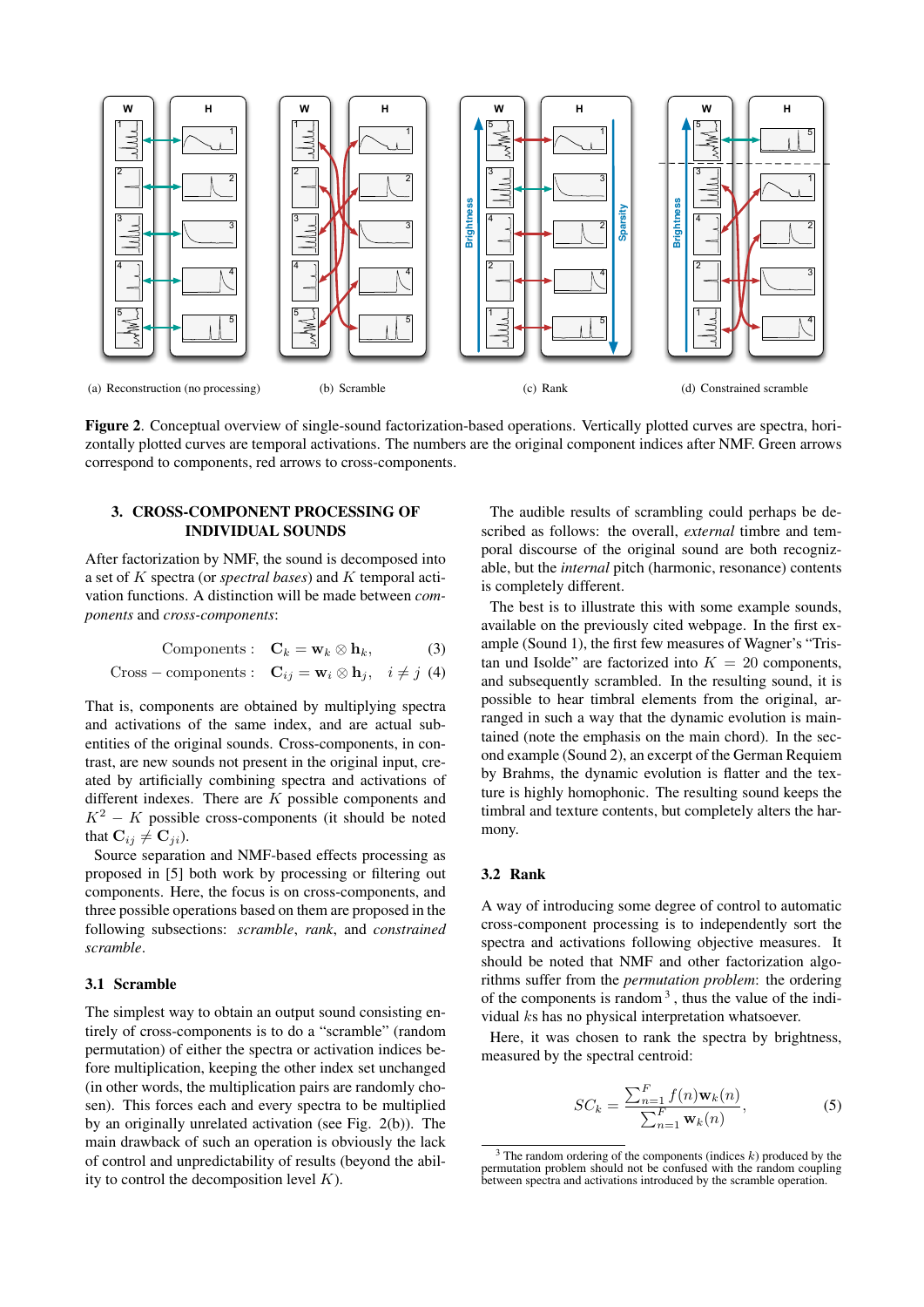where  $f(n)$  is the frequency at bin n, and the activations by sparsity, measured by the kurtosis:

<span id="page-3-2"></span>
$$
K_k = \frac{\frac{1}{T} \sum_{t=1}^{T} (\mathbf{h}_k(t) - \mu_k)^4}{(\frac{1}{T} \sum_{t=1}^{T} (\mathbf{h}_k(t) - \mu_k)^2)^2},
$$
(6)

where  $\mu_k$  is the empirical mean of  $\mathbf{h}_k(t)$ . These were also the two measures used in [\[5\]](#page-5-4) for the rearrangement of components, and were chosen here as well due to their simplicity and perceptual relevance.

The spectra and activations are independently sorted according to centroid and kurtosis, and then multiplications are carried out for creating the cross-components (see Fig.  $2(c)$ ). In some cases, the spectra will find themselves opposite their original activation partners after ranking. For instance, ranking the spectra by increasing brightness and the activations by increasing sparsity turned out in preliminary tests to produce output sounds close to the original (i.e., most of the resulting products were components, not cross-components). This indicates a high correlation between brightness and sparsity (in many music examples, darker sounds are slower and more sustained than impulsive sounds, which naturally tend to be brighter). Thus, more different output sounds were found by inverting one of the rankings (forcing brighter spectra multiply slower activations), which results in a sort of spectral inversion.

The difference between direct and inverse ranking operations is illustrated by the Kraftwerk excerpt on the webpage. The first example (Sound 3) corresponds to direct ranking: increasing brightness opposed to increasing sparsity. The output sound is, in character, quite close to the original (the drums and low bass notes are kept), but with several harmonic and slight timbral variations in the background. The second example (Sound 4) corresponds to inverse ranking. In it, some low sounds have been transferred to the upper registers and the drum set has been greatly altered.

#### <span id="page-3-3"></span>3.3 Constrained scramble

One of the problems of the fully-random scramble operation described above is that some noisy components, initially present with very low energy in the original sound, or corresponding to short impulses such as consonants or drum hits, might get greatly amplified if they happen to get multiplied by a high-energy or highly sustained activation function. In some cases, this can produce unpleasant sounds with a high level of noise. For instance, in the Brahms example discussed, there is a prominent oscillating layer of noise on top many of the notes of the output.

To avoid this, and to introduce another way of controlling cross-component output, the scramble operation can be constrained to be performed only on a subset of spectrum/activation pairs, leaving the rest coupled. For addressing the residual noise issue, it is highly effective to leave a percentage of the high-centroid spectra, as measured by Eq. [5,](#page-2-4) out of the random permutation (see Fig.  $2(d)$ ). In the new Brahms example re-processed by this kind of constrained scramble (Sound 5), the high-centroid components, mostly corresponding to the consonants, are left untouched, and the choral timbre is better preserved.

## 4. CROSS-SYNTHESIS

<span id="page-3-0"></span>In cross-synthesis, two sounds (a source and a target) are individually subjected to NMF analysis, and the resulting spectra and activations from source and target can be combined in a wide range of different ways. Direct, randomorder multiplication is possible, but is more likely to produce unsatisfactory results than single-sound scrambling, due to the even higher unpredictability of the results. Instead, user control and predictability demands a criterionbased selection of the cross-product pairings. Since no numerical ranking is needed (such as in Sect. [3.2\)](#page-2-6), the use of better-performing multidimensional features is possible, and consequently, similarity amounts to proximity in a feature space.

Cross-synthesis is implemented in the system in one of two possible ways: one based on spectral similarity, and one based on temporal similarity.

## 4.1 Cross-synthesis based on spectral similarity

Here, the source and target spectra are first mapped<sup>[4](#page-3-1)</sup> according to a measure of spectral similarity. Then, source spectra are replaced by the most similar spectra from the target, and multiplied by the source activations. This is indicated by the red arrows on Fig. [3.](#page-4-1)

This approach was originally presented in [\[6\]](#page-5-5). The features used for the computation of spectral similarity are the widely-used Mel Frequency Cepstral Coefficients (MFCC), which can be interpreted as a compact description of the spectral envelope. This type of cross-synthesis should be used when the emphasis is on keeping temporal structure of the source sound. Many processing details and options for controlling the matching are described in the cited paper. On the sound example webpage, some new crosssynthesis examples are included (Sounds 6-8).

## 4.2 Cross-synthesis based on temporal similarity

The current implementation of the system adds the dual process: the mapping can now also be performed in the space of activations, according to a measure of temporal similarity. Then, source activations are replaced by the most similar activations from the target, and multiplied by the source spectra (blue arrows on Fig. [3\)](#page-4-1).

The emphasis now is on keeping the timbre of the source sound, adapting the temporal structure. Temporal similarity is based on the computation of a two-dimensional vector consisting of a sparsity measure as given by Eq. [6,](#page-3-2) and of a Dynamic Time Warping (DTW) minimum-cost alignment value, which can be understood as a measure of curve shape similarity independent of curve length. Feature vectors in this space (called here *shape space*) are compared by means of the Mahalanobis distance.

#### 4.3 Constrained cross-synthesis

The issue of artificially high noise cross-components, which was discussed in Sect. [3.3](#page-3-3) in the context of single-sound

<span id="page-3-1"></span><sup>&</sup>lt;sup>4</sup> Here, *mapping* refers to the computation of a similarity matrix be-<br>tween all two possible feature vectors, followed by the assignment of each source feature vector to its closest target feature vector.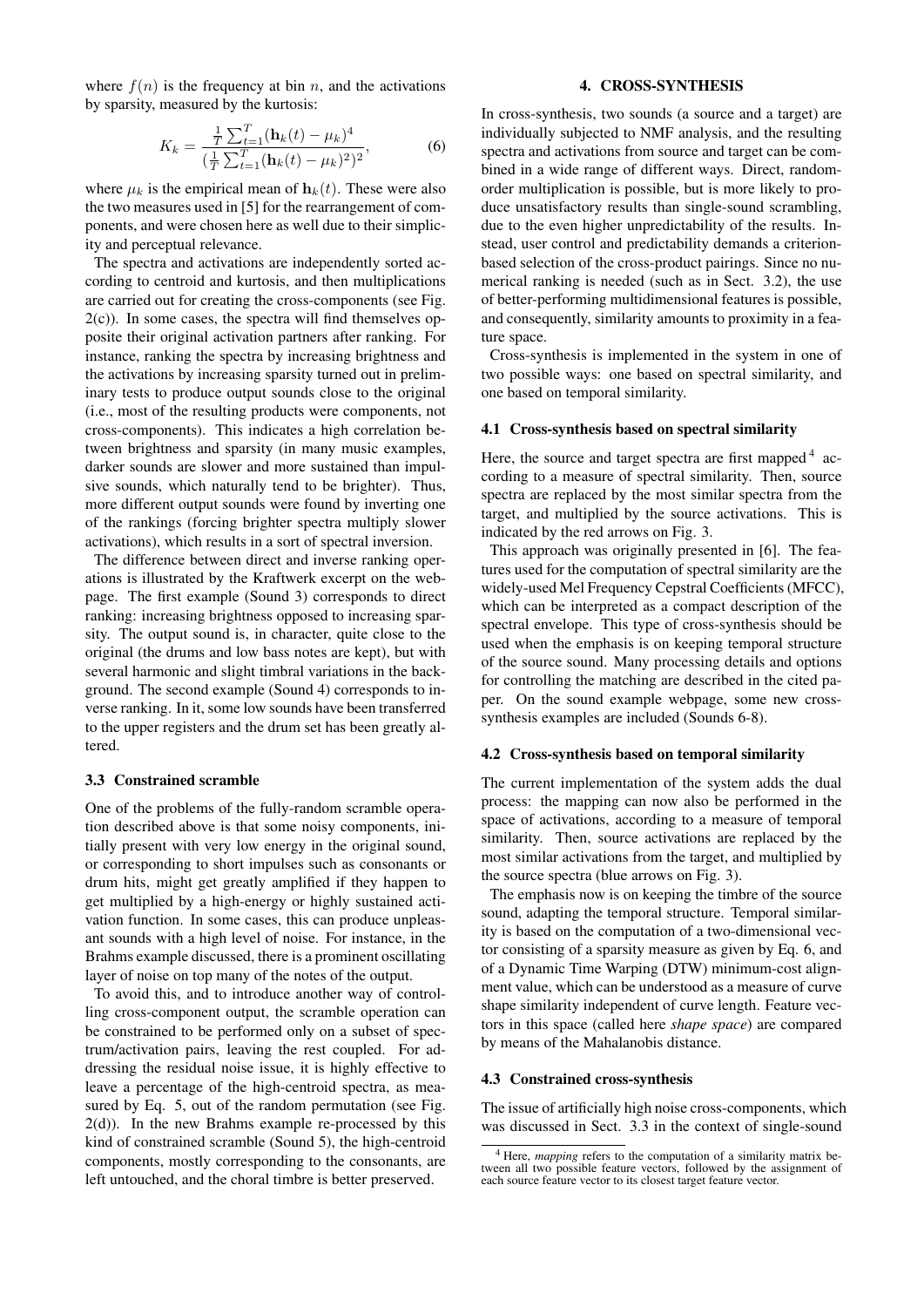

<span id="page-4-1"></span>Figure 3. Conceptual overview of cross-synthesis operations. Red arrows denote cross-synthesis based on spectral similarity, blue arrows denote cross-synthesis based on temporal similarity.

processing, is also present here. Therefore, the possibility to use numerical ranking for discarding some spectra (or activations) from the processing has been added. For instance, in cross-synthesis based on spectral similarity, target spectra having high centroid values can be flagged to be ignored during the mapping stage. An example on the webpage (Sound 9) compares cross-synthesis with and without such a high-centroid discard condition.

# 5. WIENER-BASED RESYNTHESIS

<span id="page-4-0"></span>Once the magnitude spectrogram of the output sound has been obtained by adding the generated components or cross-components, it has to be resynthesized back to the audio domain. NMF processing does not take into account phase information. Therefore, for resynthesis, phase has to be either directly taken from the input complex STFT (usually via Wiener time-frequency masking) or estimated from the magnitude spectrogram.

The latter approach was used in the work previous to this article [\[6\]](#page-5-5), based on the Griffin and Lim phase estimation algorithm. Therein, it was argued that time-frequency masking was not appropriate for a non-subtractive task where artificial cross-components are present. Indeed, Wiener filtering works by generating a mask matrix M that filters out the undesired sounds from the input sound. For example, the STFT of a particular component  $k$  can be obtained by

$$
\mathbf{S}_k = \mathbf{M} \circ \mathbf{S} = \frac{\mathbf{w}_k \otimes \mathbf{h}_k}{\mathbf{W}\mathbf{H}} \circ \mathbf{S},\tag{7}
$$

where  $S$  is the input STFT (complex), " $\circ$ " denotes element-wise multiplication, and the division is also element-wise. Since

$$
\mathbf{WH} = \sum_{k=1}^{K} \mathbf{w}_k \otimes \mathbf{h}_k, \tag{8}
$$

the elements of the Wiener mask M are guaranteed to be between 0 and 1, and thus the mask acts as a filter. In the present case however, the artificial layers created by the cross-components  $w_i \otimes h_j$  do not add to the approximation matrix WH, and so the "mask" is no longer bounded and can take values significantly higher than one. It will filter out some time-frequency points but at the same time it will enhance others. The final processed STFT is thus given now by

<span id="page-4-2"></span>
$$
\mathbf{S}_{out} = \frac{\sum_{i,j} \mathbf{w}_i \otimes \mathbf{h}_j}{\mathbf{W} \mathbf{H}} \circ \mathbf{S}.
$$
 (9)

However, even if this is not the usual implementation and interpretation of Wiener filtering, it was found that the quality of the resynthesis produced by Eq. [9](#page-4-2) was significantly higher (and more computationally efficient) than the one obtained by Griffin and Lim estimation, mostly due to the better definition of transients. A sound comparison is